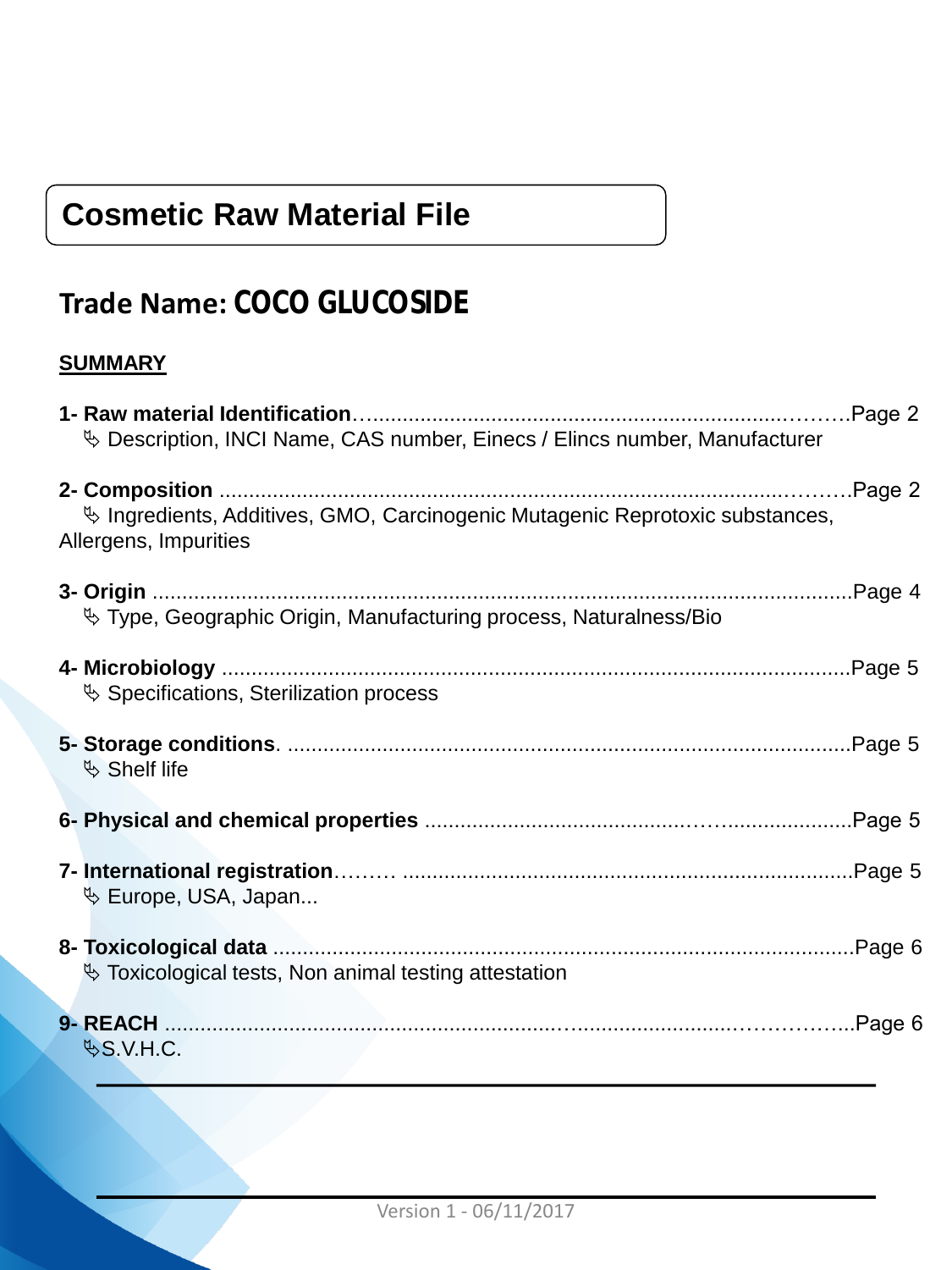## **1- Raw Material Identification**

**Description:** Light yellow cloudy viscous liquid or paste **INCI Europe (CosIng): Coco Glucoside, Water INCI US (CTFA): Japan Name: Quasi-Drug Japan Functional Ingredient Korea CAS number:** 68515-73-1, 110615-47-9, 141464-42-8 **Einecs / Elincs number: Manufacturer name and address:**

 $\blacksquare$  Technical data sheet attached  $\blacksquare$  Specification sheet attached

#### **2- Composition**

#### **Ingredients and their respective concentration:**

| <b>Coco Glucoside</b> | 50.00 % min. |
|-----------------------|--------------|
| Water                 | Balance s.q. |

**Additives and their respective concentration (antioxidants, preservatives...): None** 

**GMO presence: Yes No**

**Carcinogenic Mutagenic Reprotoxic substance: Yes No** *(substances classified as carcinogenic, mutagenic or toxic for reproduction categories 1a, 1b and 2 in Annex VI – Regulation (CE) n°1272/2008 on dangerous substances)*

**Nanoparticles:** □ Yes **Ø** No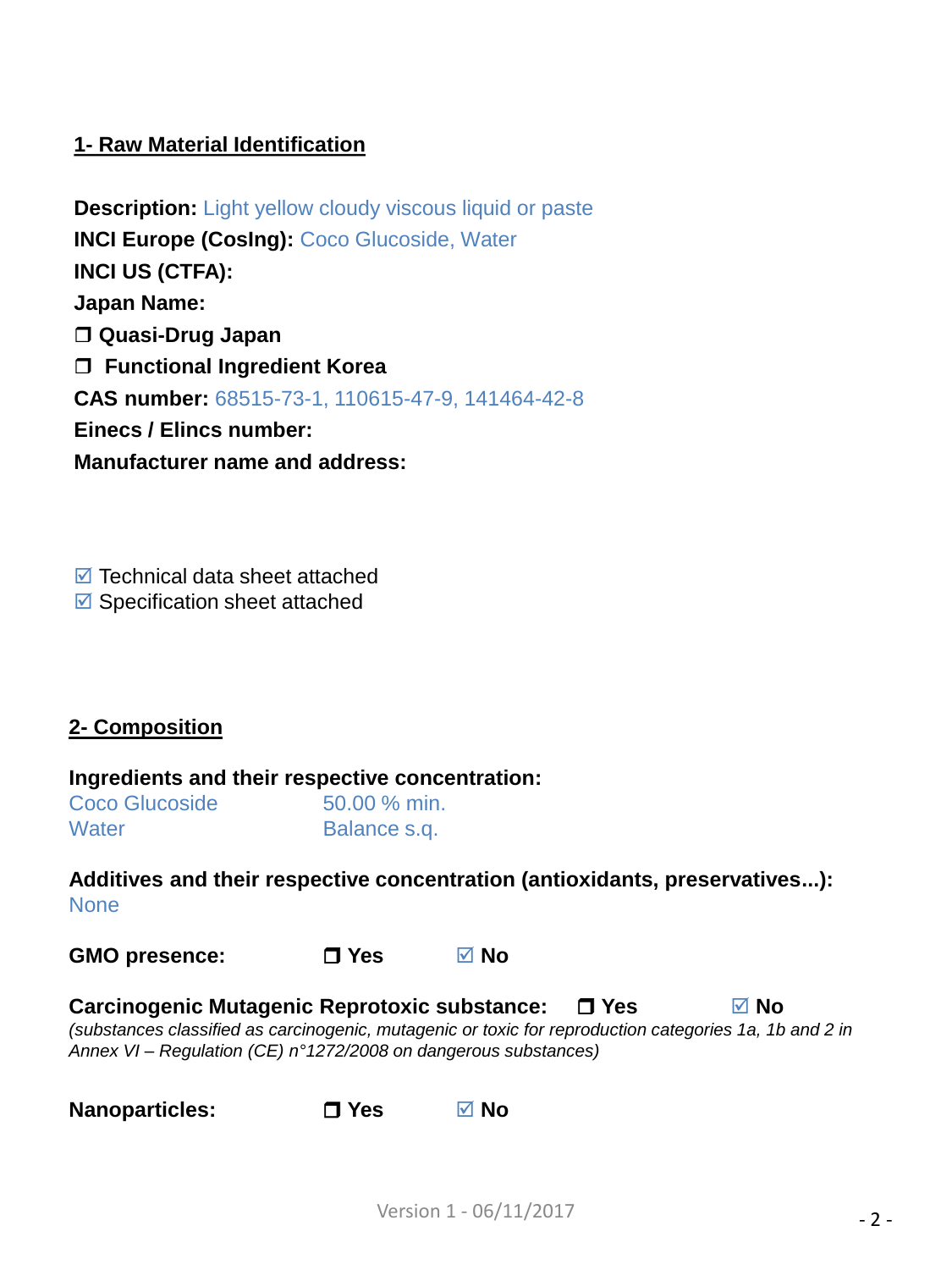# **Allergens presence : □ Yes Ø No**

*According to Annex III – Regulation (CE) n°1223/2009, the labelling of 26 substances known as allergens , is required:*

*- if the concentration exceeds 0.001% in leave-on products*

*- If the concentration exceeds 0.01% in rinse-off products*

| #  | <b>CAS</b>     | <b>Substances (INCI Name)</b>                | <b>Presence</b><br>(Yes / No) | <b>Content</b><br>(%) |
|----|----------------|----------------------------------------------|-------------------------------|-----------------------|
| 67 | 122-40-7       | Amyl cinnamal                                | <b>No</b>                     |                       |
| 68 | 100-51-6       | Benzyl alcohol                               | <b>No</b>                     |                       |
| 69 | $104 - 54 - 1$ | Cinnamyl alcohol                             | <b>No</b>                     |                       |
| 70 | 5392-40-5      | Citral                                       | <b>No</b>                     |                       |
| 71 | 97-53-0        | Eugenol                                      | <b>No</b>                     |                       |
| 72 | 107-75-5       | Hydroxycitronellal                           | <b>No</b>                     |                       |
| 73 | $97 - 54 - 1$  | Isoeugenol                                   | <b>No</b>                     |                       |
| 74 | 101-85-9       | Amylcinnamyl alcohol                         | <b>No</b>                     |                       |
| 75 | 118-58-1       | Benzyl salicylate                            | <b>No</b>                     |                       |
| 76 | 104-55-2       | Cinnamal                                     | <b>No</b>                     |                       |
| 77 | $91 - 64 - 5$  | Coumarin                                     | <b>No</b>                     |                       |
| 78 | $106 - 24 - 1$ | Geraniol                                     | <b>No</b>                     |                       |
| 79 | 31906-04-4     | Hydroxyisohexyl 3-cyclohexene carboxaldehyde | <b>No</b>                     |                       |
| 80 | $105 - 13 - 5$ | Anise alcohol                                | <b>No</b>                     |                       |
| 81 | $103 - 41 - 3$ | Benzyl cinnamate                             | <b>No</b>                     |                       |
| 82 | 4602-84-0      | Farnesol                                     | <b>No</b>                     |                       |
| 83 | 80-54-6        | Butylphenyl methylpropional                  | <b>No</b>                     |                       |
| 84 | 78-70-6        | Linalool                                     | <b>No</b>                     |                       |
| 85 | 120-51-4       | Benzyl benzoate                              | <b>No</b>                     |                       |
| 86 | 106-22-9       | Citronellol                                  | <b>No</b>                     |                       |
| 87 | 101-86-0       | Hexyl cinnamal                               | <b>No</b>                     |                       |
| 88 | 5989-27-5      | Limonene (d-alpha)                           | <b>No</b>                     |                       |
| 89 | $111 - 12 - 6$ | Methyl 2-octynoate                           | <b>No</b>                     |                       |
| 90 | 127-51-5       | Alpha-isomethyl ionone                       | <b>No</b>                     |                       |
| 91 | 90028-68-5     | Evernia Prunastri (Oakmoss) extract          | <b>No</b>                     |                       |
| 92 | 90028-67-4     | Evernia Furfuracea (Treemoss) extract        | <b>No</b>                     |                       |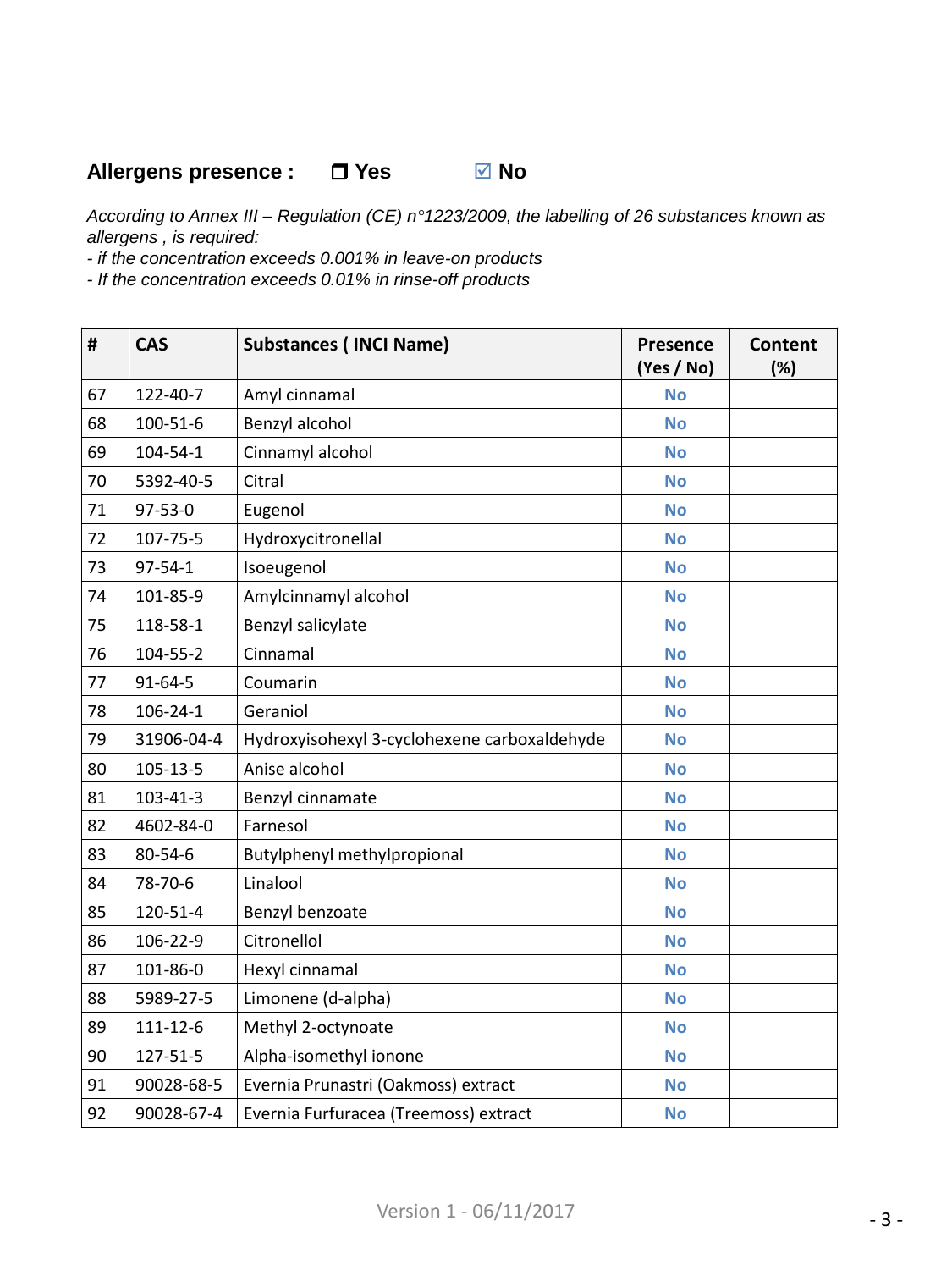# **Impurities, residuals:**

| 1,4 Dioxan<br><b>Phthalates</b><br>Glycol ether<br><b>Residual solvents</b><br><b>Residual monomers</b><br>Heavy metals | $\Box$ Yes<br>$\Box$ Yes<br>$\Box$ Yes<br>$\Box$ Yes<br>$\Box$ Yes<br>$\Box$ Yes                                 | $\boxtimes$ No<br>$\boxdot$ No<br>$\boxtimes$ No<br>$\boxtimes$ No<br>$\boxtimes$ No<br>$\boxtimes$ No | $\Box$ Not determined<br>$\Box$ Not determined<br>$\Box$ Not determined<br>$\Box$ Not determined<br>$\Box$ Not determined<br>$\Box$ Not determined |  |  |
|-------------------------------------------------------------------------------------------------------------------------|------------------------------------------------------------------------------------------------------------------|--------------------------------------------------------------------------------------------------------|----------------------------------------------------------------------------------------------------------------------------------------------------|--|--|
| $\mathfrak b$ Not more than 20 ppm (see specification sheet)                                                            |                                                                                                                  |                                                                                                        |                                                                                                                                                    |  |  |
| Pesticides                                                                                                              | $\Box$ Yes                                                                                                       | $\boxtimes$ No                                                                                         | □ Not determined                                                                                                                                   |  |  |
| <b>Nitrosamines</b>                                                                                                     | $\Box$ Yes                                                                                                       | $\boxtimes$ No                                                                                         | $\Box$ Not determined                                                                                                                              |  |  |
| Free amines                                                                                                             | $\Box$ Yes                                                                                                       | $\boxtimes$ No                                                                                         | $\Box$ Not determined                                                                                                                              |  |  |
| Formaldehyde                                                                                                            | $\Box$ Yes                                                                                                       | $\boxtimes$ No                                                                                         | $\Box$ Not determined                                                                                                                              |  |  |
| VOC's                                                                                                                   | $\Box$ Yes                                                                                                       | $\boxtimes$ No                                                                                         | $\Box$ Not determined                                                                                                                              |  |  |
| Ethylene oxide                                                                                                          | $\Box$ Yes                                                                                                       | $\boxdot$ No                                                                                           | $\Box$ Not determined                                                                                                                              |  |  |
| <u>3- Origin</u><br>$\boxdot$ Vegetable<br><b>D</b> Mineral<br>$\Box$ Synthetic<br>□ Biotechnologic<br>$\Box$ Other     | $\rightarrow$ Palm<br>Part of the plant used: Fruit<br>Geographic origin: Asia<br>$\rightarrow$<br>$\rightarrow$ |                                                                                                        |                                                                                                                                                    |  |  |
| <b>Manufacturing process:</b>                                                                                           |                                                                                                                  |                                                                                                        |                                                                                                                                                    |  |  |
| <b>Glucose Catalyst</b>                                                                                                 |                                                                                                                  |                                                                                                        |                                                                                                                                                    |  |  |
|                                                                                                                         |                                                                                                                  |                                                                                                        |                                                                                                                                                    |  |  |
| Glycosylation→ De-alcoholisation→ Bleaching→ Packing                                                                    |                                                                                                                  |                                                                                                        |                                                                                                                                                    |  |  |
|                                                                                                                         |                                                                                                                  |                                                                                                        |                                                                                                                                                    |  |  |
|                                                                                                                         |                                                                                                                  |                                                                                                        |                                                                                                                                                    |  |  |
| <b>Fatty Alcohol</b>                                                                                                    |                                                                                                                  |                                                                                                        |                                                                                                                                                    |  |  |

# **Natureless/ Bio:**

| RM checked by COSMOS:     | ⊠ Yes | ി No | <b>■</b> Attestation attached       |
|---------------------------|-------|------|-------------------------------------|
| RM certified by Ecocert:: | ⊠ Yes | ⊟ No | $\blacksquare$ Attestation attached |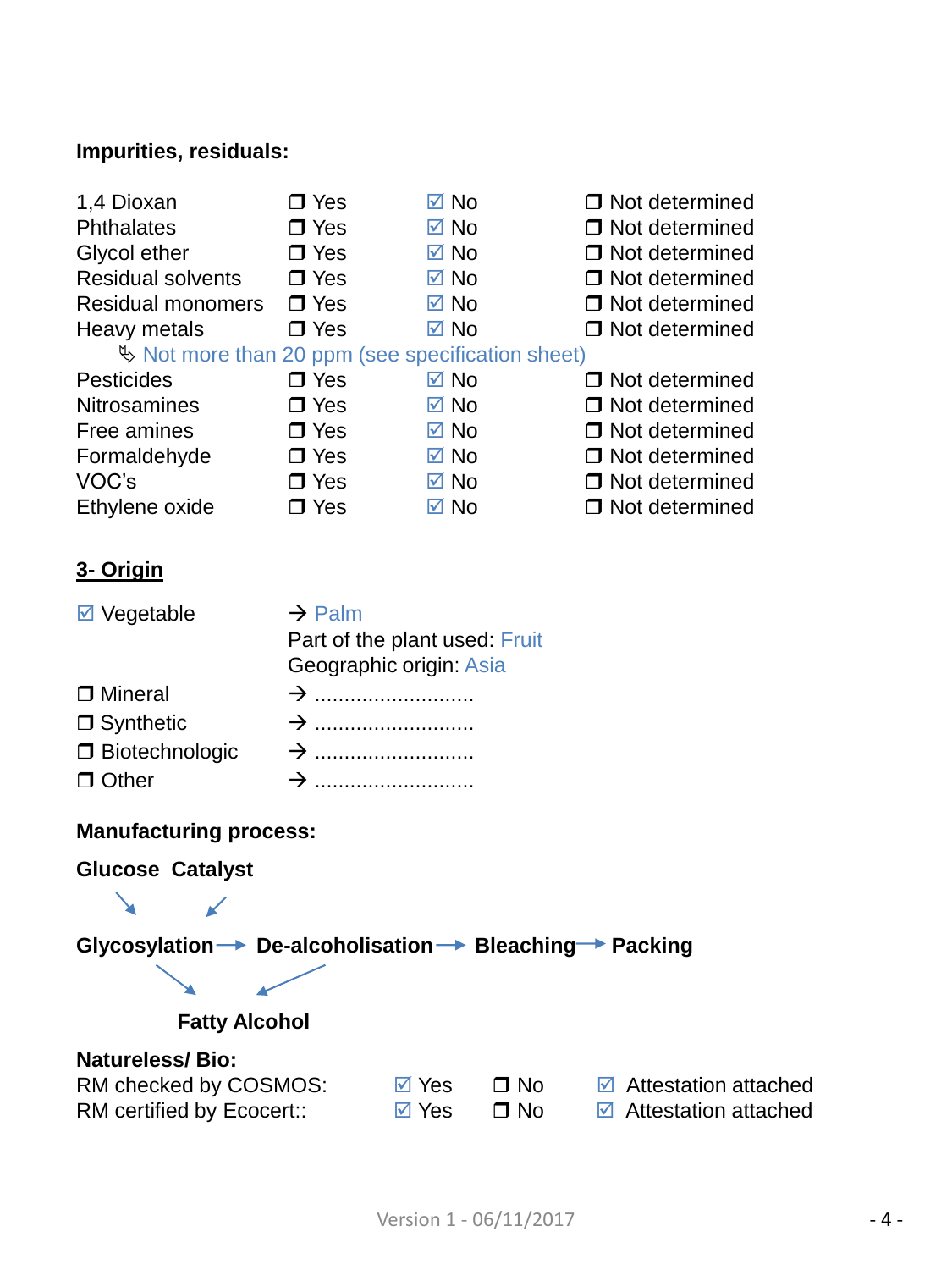# **4- Microbiology**

Total amount of bacteria: Yeast, mould: Pathogens:

Sterilization or decontamination process eventually used: N/A

# **5- Storage condition**

refer to MSDS

Shelf life: 2 years

 $\boxdot$  MSDS attached

## **6- Physical and chemical properties**

Flash point: N/A Melting point: No Data Available Molecular weight: Particle size: Solubility: Water Soluble

#### **7- International registration**

The raw material can be used in the composition of cosmetic products sold in :

|                       | <b>YES</b>                  |                                                      |                |  |
|-----------------------|-----------------------------|------------------------------------------------------|----------------|--|
| <b>Country / Area</b> | <b>Without restrictions</b> | <b>With restrictions</b><br>$(\%$ max, product type) | N <sub>O</sub> |  |
| <b>Europe</b>         | X                           |                                                      |                |  |
| <b>USA</b>            | X                           |                                                      |                |  |
| Japan                 |                             |                                                      |                |  |
| Canada                |                             |                                                      |                |  |
| <b>Australia</b>      |                             |                                                      |                |  |
| China                 |                             |                                                      |                |  |
| Korea                 |                             |                                                      |                |  |
| <b>Philippines</b>    |                             |                                                      |                |  |